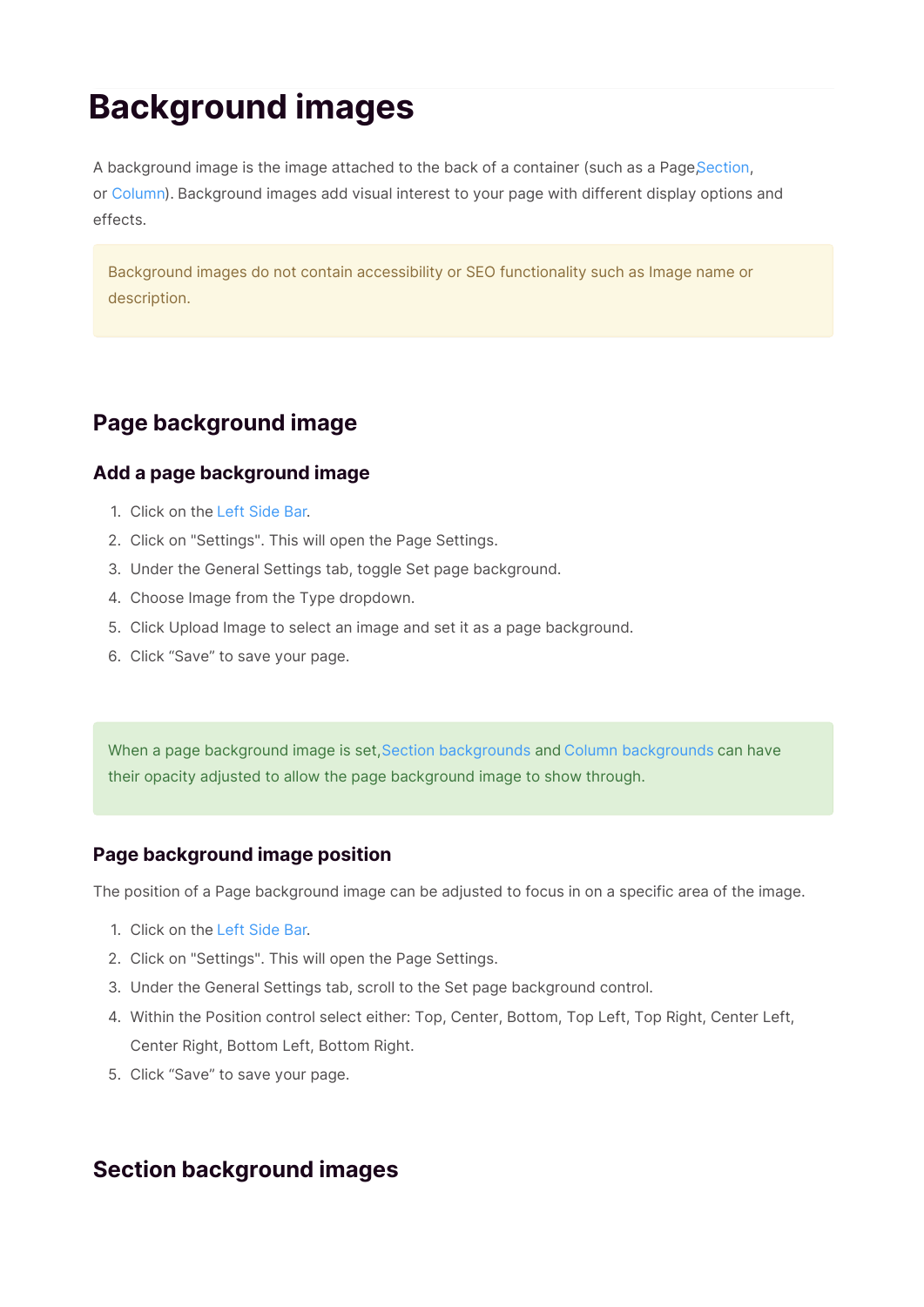## **Add a Section background image**

- 1. Click "Section" in the upper left corner of the Section.
- 2. In The Edit Menu click the "Section" tab.
- 3. Select Section background.
- 4. Click background image to set or edit the Section background.
- 5. Click "Save" to save your page.

# **Set Section background image display option**

Section background images have a number of image display options.

- 1. Click "Section" in the upper left corner of the Section.
- 2. In The Edit Menu click the "Section" tab.
- 3. Select Section background.
- 4. Click display options control and choose a display option.
	- **Full width** The Section background image is expanded to fill the full browser width.
	- **Shrink to fit** The Section background image is constrained to height of the Section making the full image visible.
	- **Image size** The Section background image is displayed at its actual size. You can further adjust the scale of the image or repeat the image on the X and/or Y axis for a tiled effect.
- 5. Click "Save" to save your page.

## **Section background image position**

The position of a Section background image can be adjusted to focus in on a specific area of the image.

- 1. Click "Section" in the upper left corner of the Section.
- 2. In The Edit Menu click the "Section" tab.
- 3. Select Section background and click background image.
- 4. Scroll to the Position control.
- 5. Adjust the Left, Centre, Right and Top, Middle, Bottom position of the image to focus on specific area.
- 6. Click "Save" to save your page.

Depending on the size of the image, the position adjustments may not be visible apparent on all browser sizes.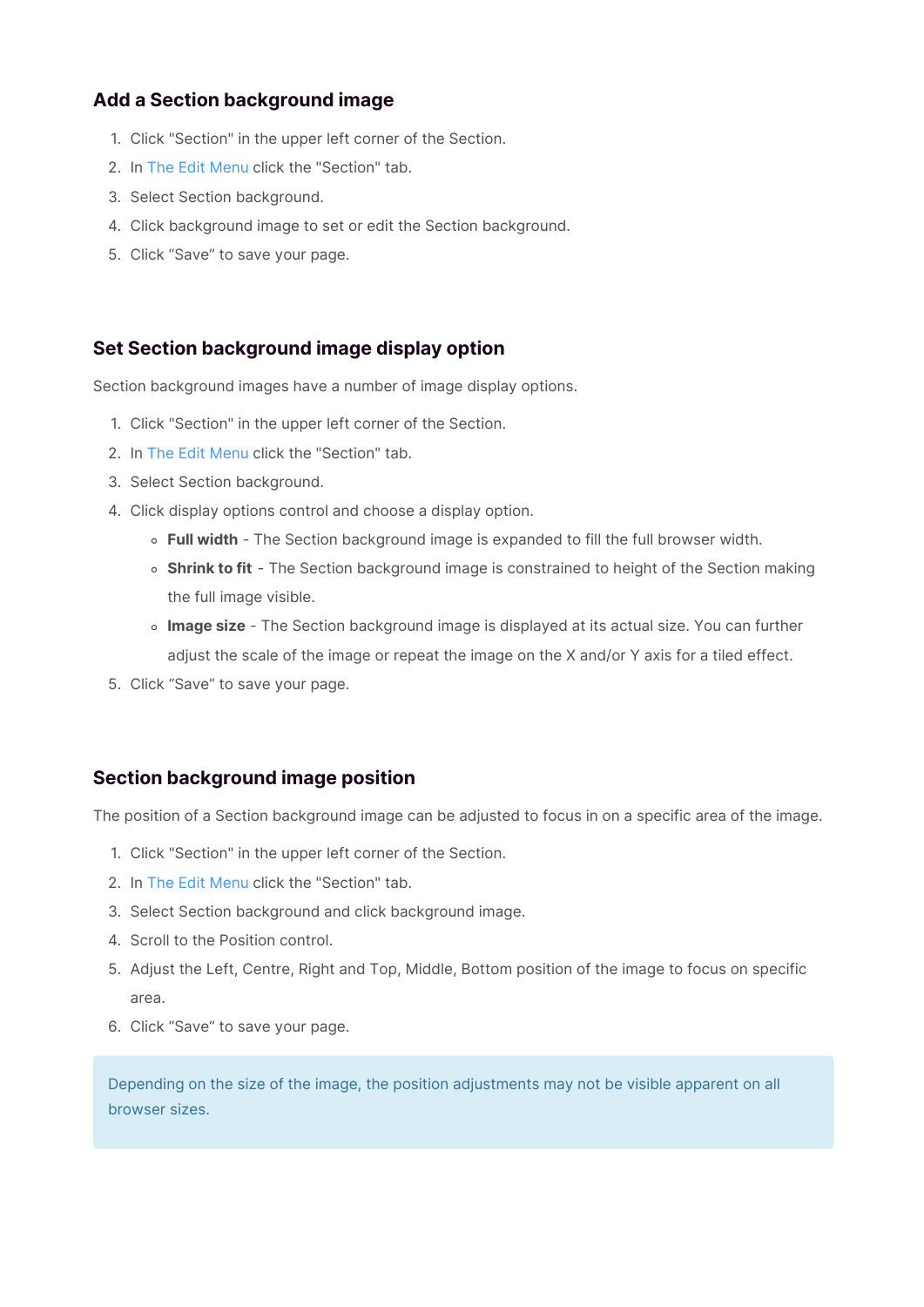# **Section background image color tint**

Section background images can have a color tint applied to allow for content above the image to be more visible.

- 1. Click "Section" in the upper left corner of the Section.
- 2. In The Edit Menu click the "Section" tab.
- 3. Select Section background and click background image.
- 4. Scroll to the Color tint control.
- 5. Select from a Style preset or choose your own color and/or opacity.
- 6. Click "Save" to save your page.

#### **Section background image parallax effect**

- 1. Click "Section" in the upper left corner of the Section.
- 2. Select Background Image from the Editing menu.
- 3. Scroll to the Parallax effect control.
- 4. Toggle Parallax effect control on.
- 5. Click "Save" and "View Live" to see the Parallax Effect in action.

# **Column background images**

#### **Add a Column background image**

- 1. Click "Column" in the top left corner of the Section's column to open up the Editing Menu.
- 2. Select the "Column" tab in theEditing Menu.
- 3. Under the Column tab, select Column Background.
- 4. Click background image to set or edit the Column background.
- 5. Click "Save" to save changes to your page.

#### **Set Column background image display option**

Column background images have a number of image display options.

- 1. Click "Column" in the upper right corner of the Column.
- 2. In The Edit Menu click the "Column" tab.
- 3. Select Column background then select Background image.
- 4. Click display options control and choose a display option.
	- **Full width** The Column background image is expanded to fill the full browser width.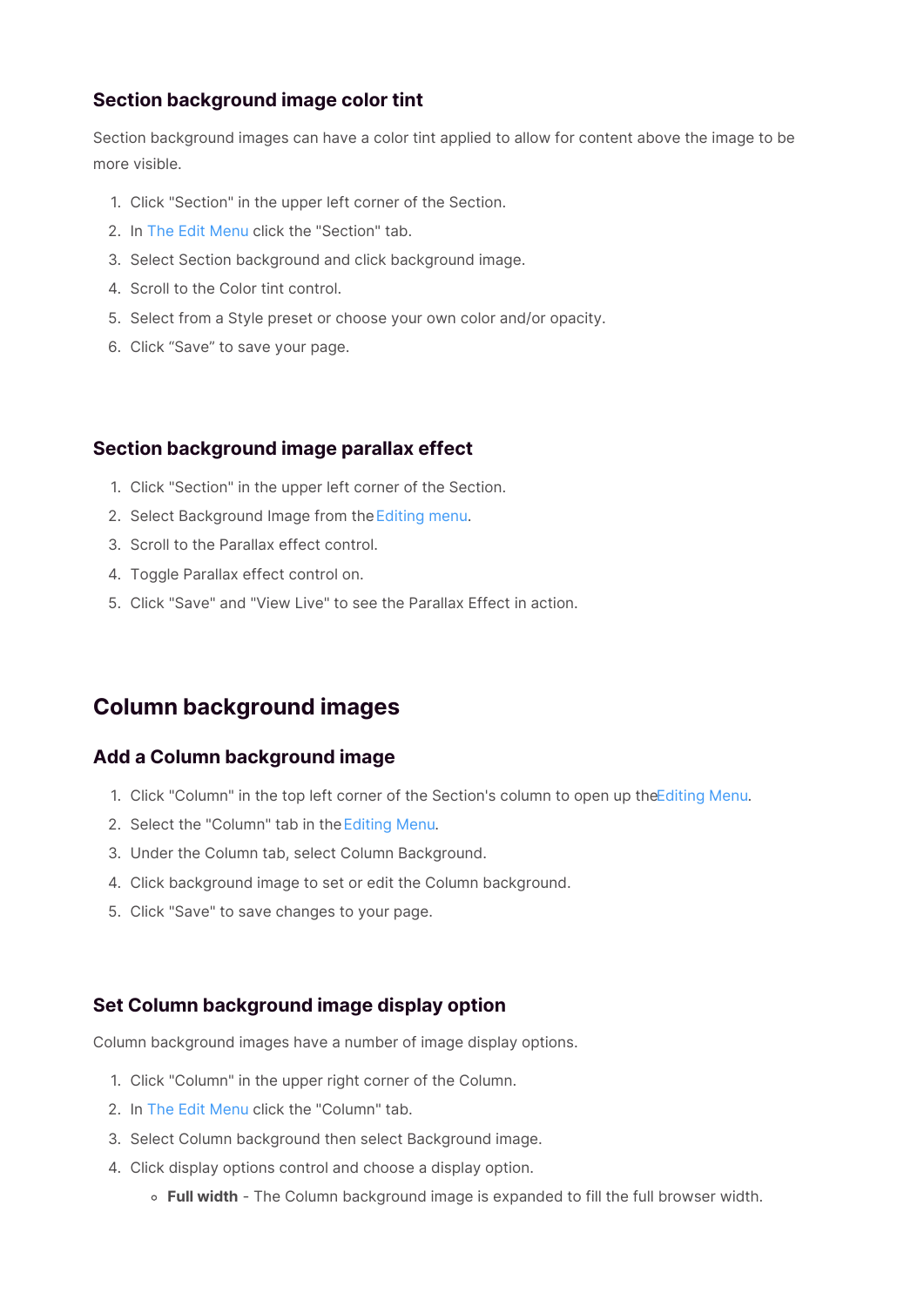- **Shrink to fit** The Column background image is constrained to height of the Section making the full image visible.
- **Image size** The Column background image is displayed at it's actual size. You can further adjust the scale of the image or repeat the image on the X and/or Y axis for a tiled effect.
- 5. Click "Save" to save your page.

#### **Column background image position**

The position of a Column background image can be adjusted to focus in on a specific area of the image.

- 1. Click "Column" in the upper right corner of the Column.
- 2. In The Edit Menu click the "Column" tab.
- 3. Select Column background then select Background image.
- 4. Scroll to the Position control.
- 5. Adjust the Left, Centre, Right and Top, Middle, Bottom position of the image to focus on specific area.
- 6. Click "Save" to save your page.

Depending on the size of the image, the position adjustments may not be visible apparent on all browser sizes.

## **Column background image color tint**

Column background images can have a color tint applied to allow for content above the image to be more visible.

- 1. Click "Column" in the upper right corner of the Column.
- 2. In The Edit Menu click the "Column" tab.
- 3. Select Column background then select Background image.
- 4. Scroll to the Color tint control.
- 5. Select from a Style preset or choose your own color and/or opacity.
- 6. Click "Save" to save your page.

#### **Column background image parallax effect**

- 1. Click "Column" in the upper right corner of the Column.
- 2. In The Edit Menu click the "Column" tab.
- 3. Select Column background then select Background image.
- 4. Scroll to the Parallax effect control.